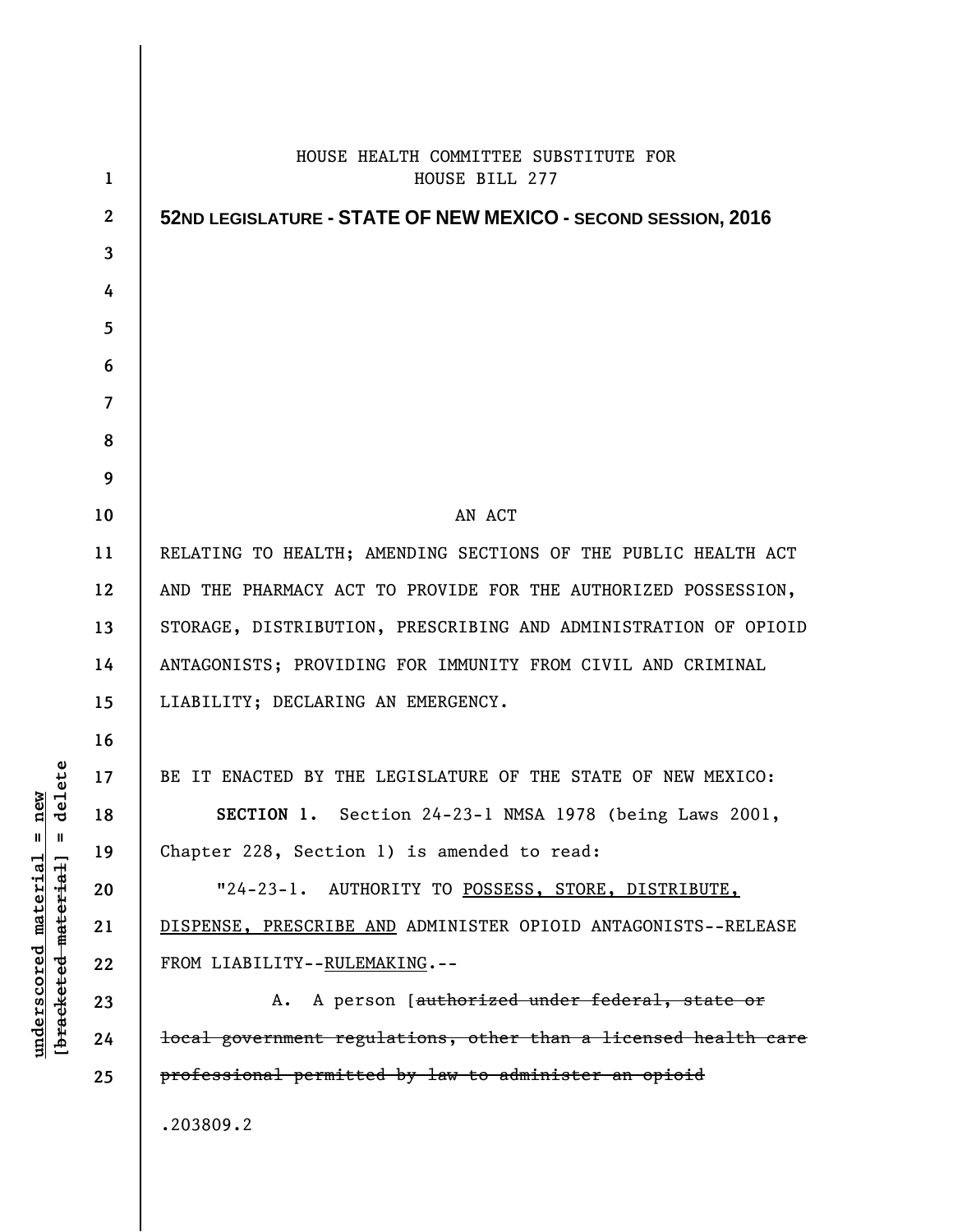**underscored material = new [bracketed material] = delete**

 $b$ racketed material] = delete  $anderscored material = new$ 

**1 2 3 4 5 6 7 8 9 10 11 12 13 14 15 16 17 18 19 20 21 22 23 24 25**  antagonist] may possess an opioid antagonist, regardless of whether the person holds a prescription for the opioid antagonist. B. Any person acting under a standing order issued by a licensed prescriber may store or distribute an opioid antagonist. C. Pursuant to a valid prescription, a pharmacist may dispense an opioid antagonist to a person: (1) at risk of experiencing an opioid-related drug overdose; or (2) in a position to assist another person at risk of experiencing an opioid-related drug overdose. D. A pharmacist may distribute an opioid antagonist to a registered overdose prevention and education program. E. A person may administer an opioid antagonist to another person if the person: (1)  $[he]$  in good faith, believes the other person is experiencing a drug overdose; and (2)  $[he]$  acts with reasonable care in administering the drug to the other person. [B. A person who administers an opioid antagonist to another person pursuant to Subsection A of this section shall not be subject to civil liability or criminal prosecution as a result of the administration of the drug.] F. A licensed prescriber may directly or by .203809.2  $- 2 -$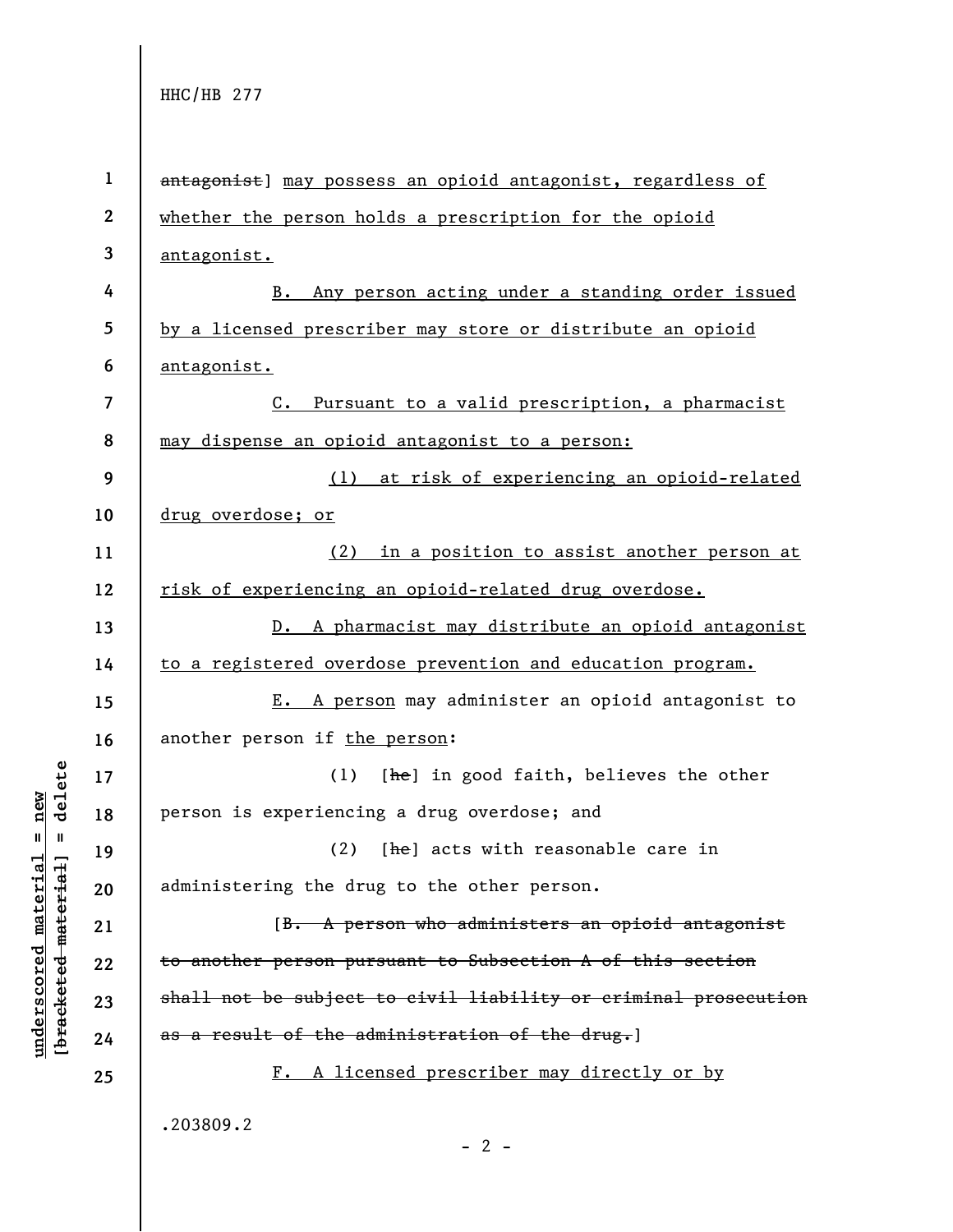| $\mathbf{1}$ | standing order prescribe, dispense or distribute an opioid      |
|--------------|-----------------------------------------------------------------|
| $\mathbf{2}$ | antagonist to:                                                  |
| 3            | (1) a person at risk of experiencing an                         |
| 4            | opioid-related drug overdose;                                   |
| 5            | (2) a family member, friend or other person in                  |
| 6            | a position to assist a person at risk of experiencing an        |
| 7            | opioid-related drug overdose;                                   |
| 8            | (3) an employee, volunteer or representative                    |
| 9            | of a community-based entity providing overdose prevention and   |
| 10           | education services that is registered with the department; or   |
| 11           | (4) a first responder.                                          |
| 12           | G. A registered overdose prevention and education               |
| 13           | program that possesses, stores, distributes or administers an   |
| 14           | opioid antagonist in accordance with department rules and on    |
| 15           | standing orders from a licensed prescriber pursuant to this     |
| 16           | section shall not be subject to civil liability, criminal       |
| 17           | prosecution or professional disciplinary action arising from    |
| 18           | the possession, storage, distribution or administration of the  |
| 19           | opioid antagonist; provided that actions are taken with         |
| 20           | reasonable care and without willful, wanton or reckless         |
| 21           | behavior.                                                       |
| 22           | H. A person who possesses or who administers,                   |
| 23           | dispenses or distributes an opioid antagonist to another person |
| 24           | pursuant to this section shall not be subject to civil          |
| 25           | liability, criminal prosecution or professional disciplinary    |
|              | .203809.2                                                       |

- 3 -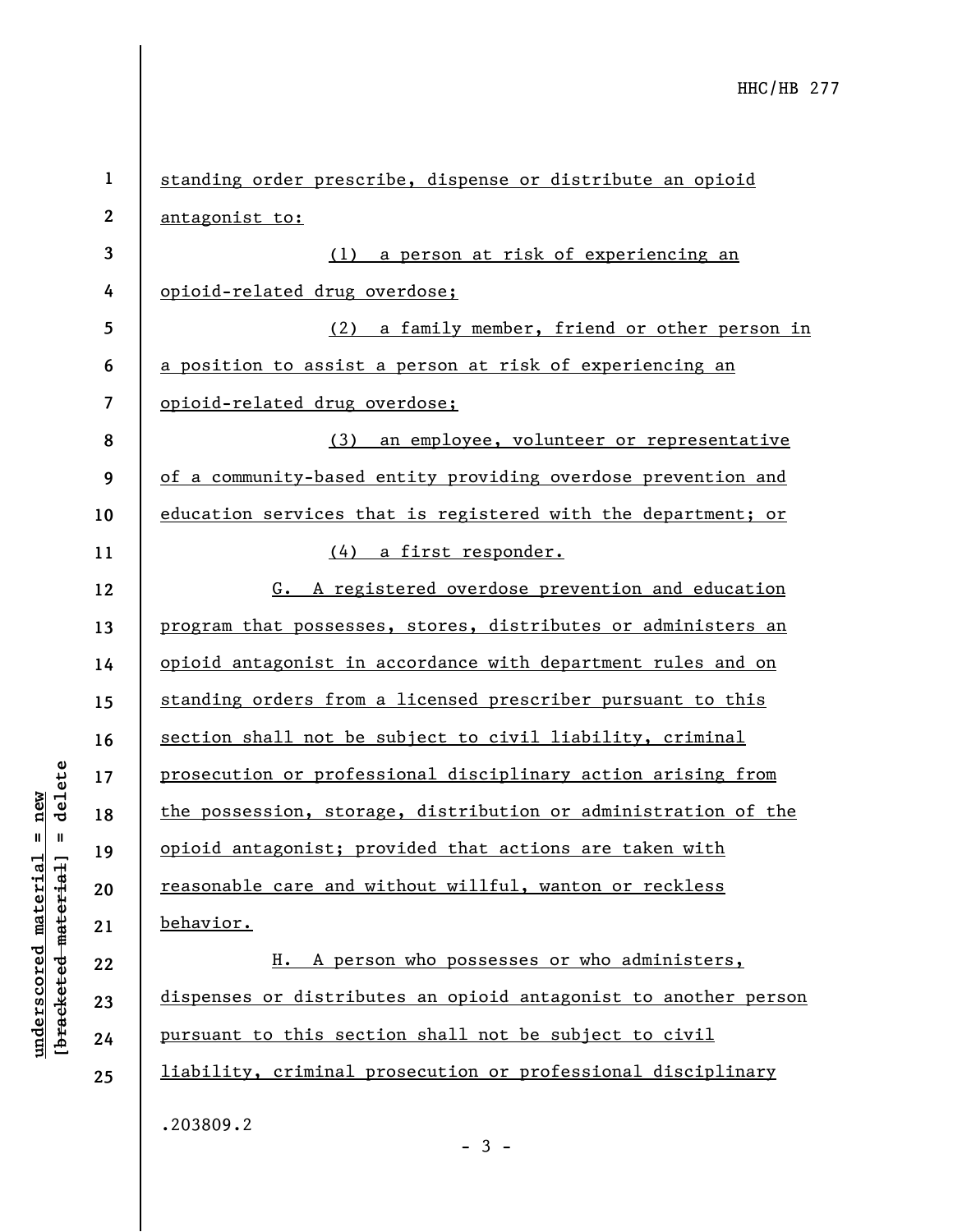|                     | $\mathbf{1}$     | action as a result of the possession, administration,          |
|---------------------|------------------|----------------------------------------------------------------|
|                     | $\boldsymbol{2}$ | distribution or dispensing of the opioid antagonist; provided  |
|                     | 3                | that actions are taken with reasonable care and without        |
|                     | 4                | willful, wanton or reckless behavior.                          |
|                     | 5                | The department shall create, collect and<br>I.                 |
|                     | 6                | maintain any individually identifiable information pursuant to |
|                     | $\overline{7}$   | this section in a manner consistent with state and federal     |
|                     | 8                | privacy laws.                                                  |
|                     | 9                | The secretary shall promulgate rules relating to<br>J.         |
|                     | 10               | overdose prevention and education programs:                    |
|                     | 11               | (1) establishing requirements and protocols                    |
|                     | 12               | for the registration of overdose prevention and education      |
|                     | 13               | programs that are not licensed pharmacies;                     |
|                     | 14               | (2) monitoring registered overdose prevention                  |
|                     | 15               | and education programs' storage and distribution of opioid     |
|                     | 16               | antagonists;                                                   |
| delete              | 17               | (3) gathering data from overdose prevention                    |
|                     | 18               | and education programs to inform public health efforts to      |
| Ш                   | 19               | address overdose prevention efforts; and                       |
|                     | 20               | (4) authorizing standards for overdose                         |
|                     | 21               | prevention education curricula, training and the certification |
| bracketed material] | 22               | of individuals to store and distribute opioid antagonists for  |
|                     | 23               | the overdose prevention and education program.                 |
|                     | 24               | As used in this section:<br>к.                                 |
|                     | 25               | "administer" means the direct application<br>(1)               |
|                     |                  | .203809.2<br>$-4 -$                                            |

 $\frac{\text{underscored material = new}}{\text{mean}}$ **underscored material = new**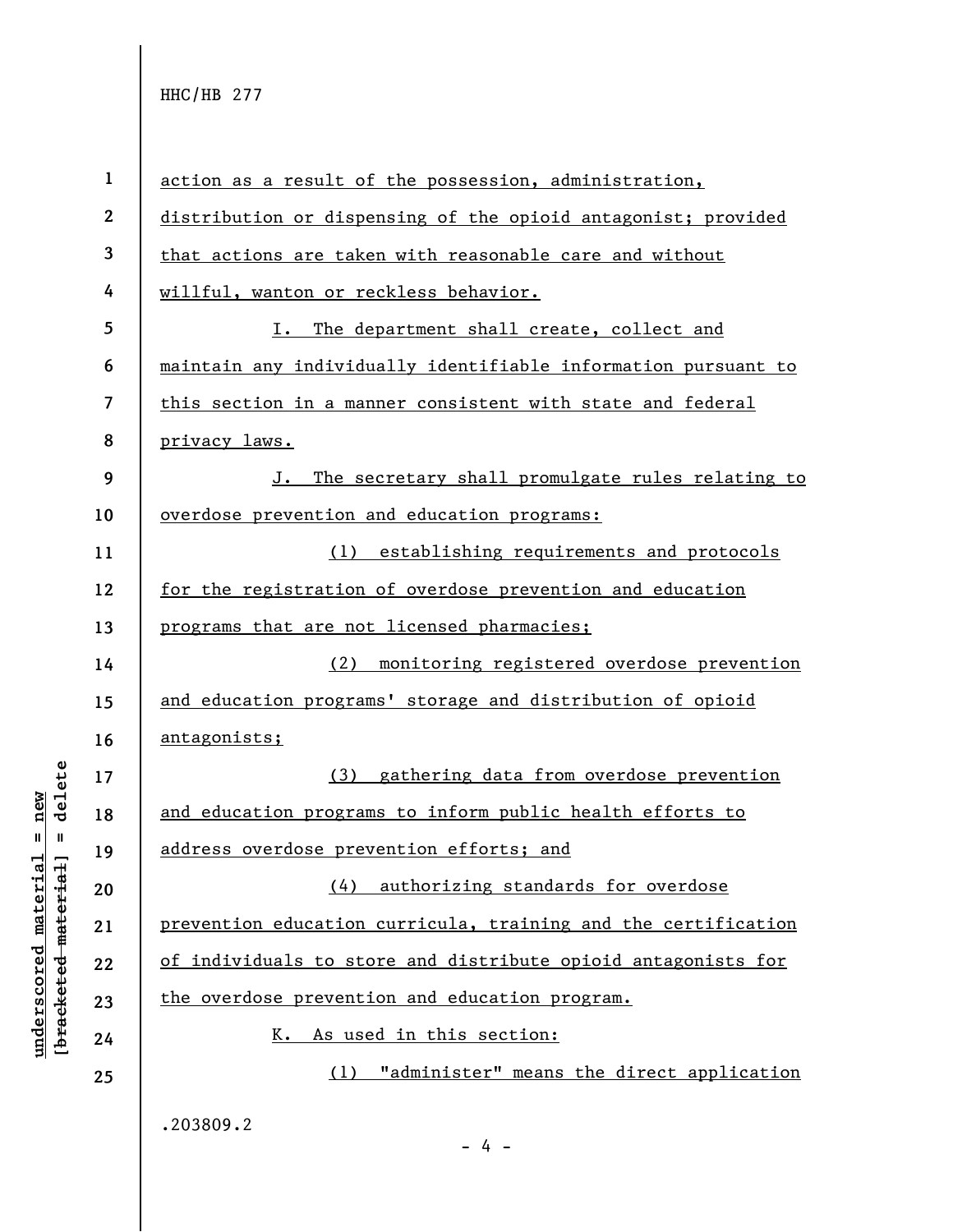| $\mathbf{1}$ | of a drug to the body of an individual by injection,            |
|--------------|-----------------------------------------------------------------|
| $\mathbf{2}$ | inhalation, ingestion or any other means:                       |
| 3            | "department" means the department of<br>(2)                     |
| 4            | health;                                                         |
| 5            | (3) "dispense" means to evaluate and implement                  |
| 6            | a prescription for an opioid antagonist, including the          |
| 7            | preparation and delivery of a drug or device to a patient or    |
| 8            | patient's agent;                                                |
| 9            | (4) "distribute" means to deliver an opioid                     |
| 10           | antagonist drug or opioid antagonist device by means other than |
| 11           | by administering or dispensing;                                 |
| 12           | (5) "first responder" means any public safety                   |
| 13           | employee or volunteer whose duties include responding rapidly   |
| 14           | to an emergency, including:                                     |
| 15           | (a) a law enforcement officer;                                  |
| 16           | a firefighter or certified volunteer<br>(b)                     |
| 17           | firefighter; or                                                 |
| 18           | emergency medical services<br>(c)                               |
| 19           | personnel;                                                      |
| 20           | (6) "licensed prescriber" means any individual                  |
| 21           | who is authorized by law to prescribe an opioid antagonist in   |
| 22           | the state;                                                      |
| 23           | (7) "opioid antagonist" means a drug approved                   |
| 24           | by the federal food and drug administration that, when          |
| 25           | administered, negates or neutralizes in whole or in part the    |
|              | .203809.2<br>$-5 -$                                             |

**underscored material = new [bracketed material] = delete**

 $[bracketeed-materiat] = delete$  $underscored material = new$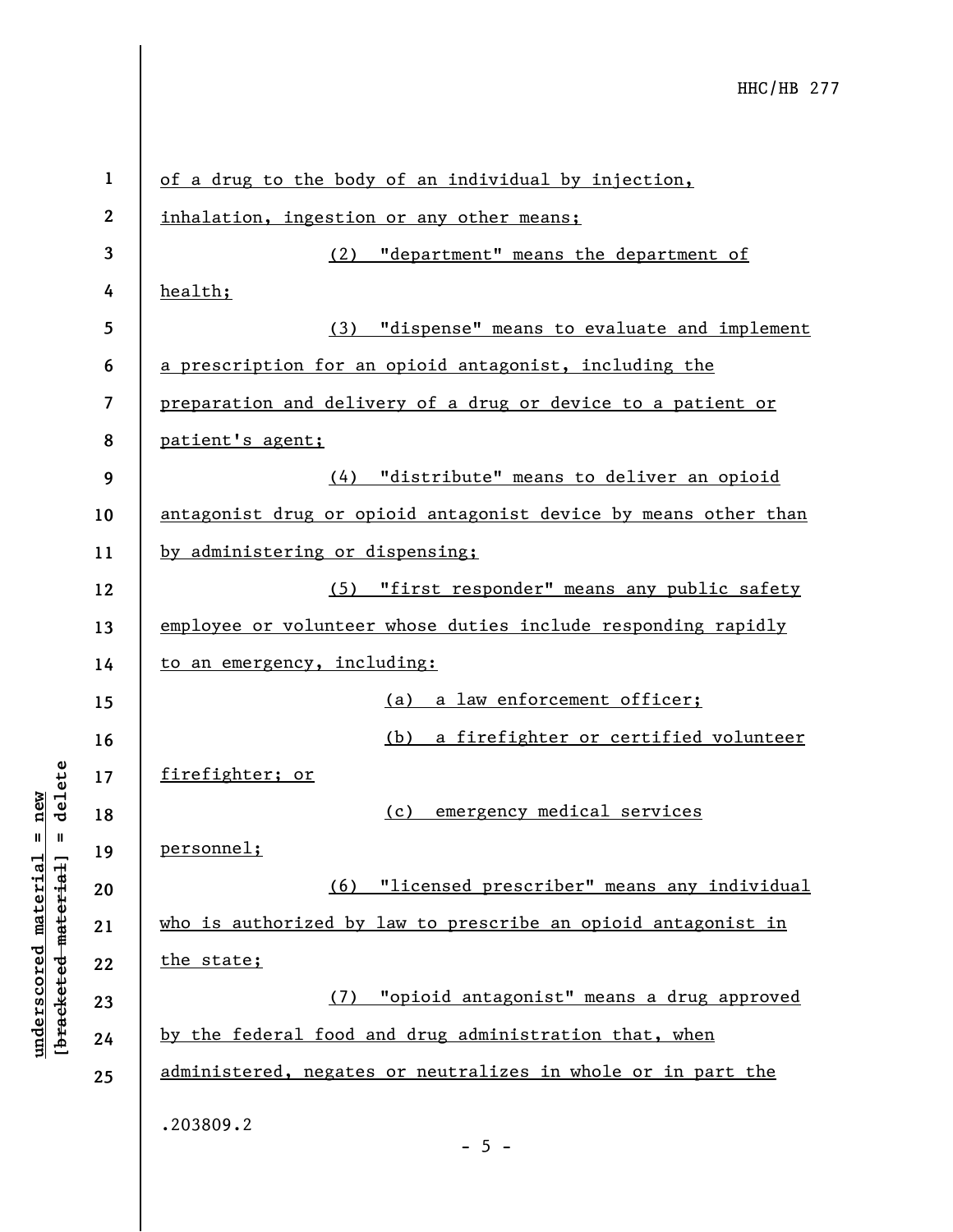|                     | $\mathbf{1}$            | pharmacological effects of an opioid in the body. "Opioid       |
|---------------------|-------------------------|-----------------------------------------------------------------|
|                     | $\mathbf{2}$            | antagonist" shall be limited to naloxone or other like          |
|                     | $\mathbf{3}$            | medications that are indicated for use in reversing an opioid   |
|                     | 4                       | overdose and are approved by the department for such purpose;   |
|                     | 5                       | "possess" means to have physical control<br>(8)                 |
|                     | 6                       | or custody of an opioid antagonist;                             |
|                     | $\overline{\mathbf{z}}$ | "registered overdose prevention and<br>(9)                      |
|                     | 8                       | education program" means any community-based organization, law  |
|                     | 9                       | enforcement agency, detention facility or school that has       |
|                     | 10                      | registered with the department in accordance with department    |
|                     | 11                      | rules and uses an approved department curriculum to teach       |
|                     | 12                      | overdose prevention and opioid antagonist administration;       |
|                     | 13                      | "standing order" means a licensed<br>(10)                       |
|                     | 14                      | prescriber's instruction or prescribed procedure that is either |
|                     | 15                      | patient specific or non-patient specific that can be exercised  |
|                     | 16                      | by other persons until changed or canceled by a licensed        |
| delete              | 17                      | prescriber; and                                                 |
| new                 | 18                      | (11) "storage" means possession of an opioid                    |
| Ш<br>- II           | 19                      | antagonist with the intent to dispense or distribute it."       |
|                     | 20                      | SECTION 2. Section 61-11-7 NMSA 1978 (being Laws 1969,          |
| material            | 21                      | Chapter 29, Section 6, as amended) is amended to read:          |
| underscored materia | 22                      | DRUG DISPENSATION--LIMITATIONS.--<br>$"61-11-7.$                |
|                     | 23                      | The Pharmacy Act does not prohibit:<br>Α.                       |
| [bracketed          | 24                      | [any] a hospital or state or county<br>(1)                      |
|                     | 25                      | institution or clinic without the services of a staff           |
|                     |                         | .203809.2                                                       |
|                     |                         | $-6-$                                                           |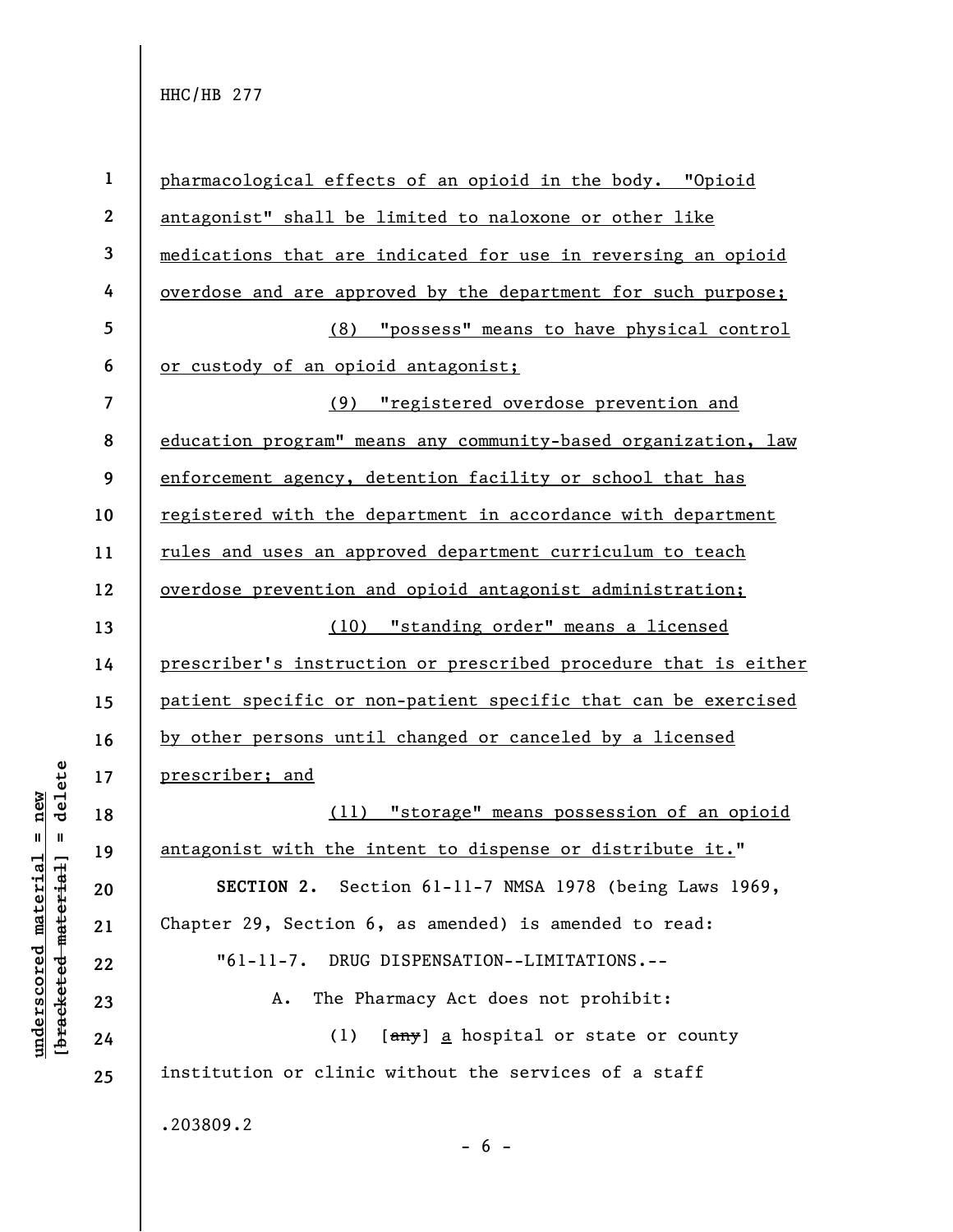$b$ racketed material] = delete **[bracketed material] = delete**  $underscored material = new$ **underscored material = new**

**16** 

**17** 

**18** 

**19** 

**20** 

**21** 

**22** 

**23** 

**24** 

**25** 

**1 2 3 4 5 6 7 8**  pharmacist from acquiring and having in its possession [any] a dangerous drug for the purpose of dispensing if it is in a dosage form suitable for dispensing and if the hospital, institution or clinic employs a consulting pharmacist, and if the consulting pharmacist is not available, the withdrawal of [any] a drug from stock by a licensed professional nurse on the order of a licensed practitioner in such amount as needed for administering to and treatment of [his] a patient;

**9 10 11 12 13 14 15**  (2) the extemporaneous preparation by a licensed professional nurse on the order of a licensed practitioner of simple solutions for injection when the solution may be prepared from a quantity of drug that has been prepared previously by a pharmaceutical manufacturer or pharmacist and obtained by a hospital, institution or clinic in a form suitable for the preparation of the solution;

(3) the sale of nonnarcotic, nonpoisonous or nondangerous nonprescription medicines or preparations by nonregistered persons or unlicensed stores when sold in their original containers;

(4) the sale of drugs intended for veterinary use; provided that if [such] the drugs bear the legend: "Caution: federal law restricts this drug to use by or on the order of a licensed veterinarian", the drug may be sold or distributed only as provided in Subsection A of Section 26-1-15 NMSA 1978, by a person possessing a license issued by the board

.203809.2

- 7 -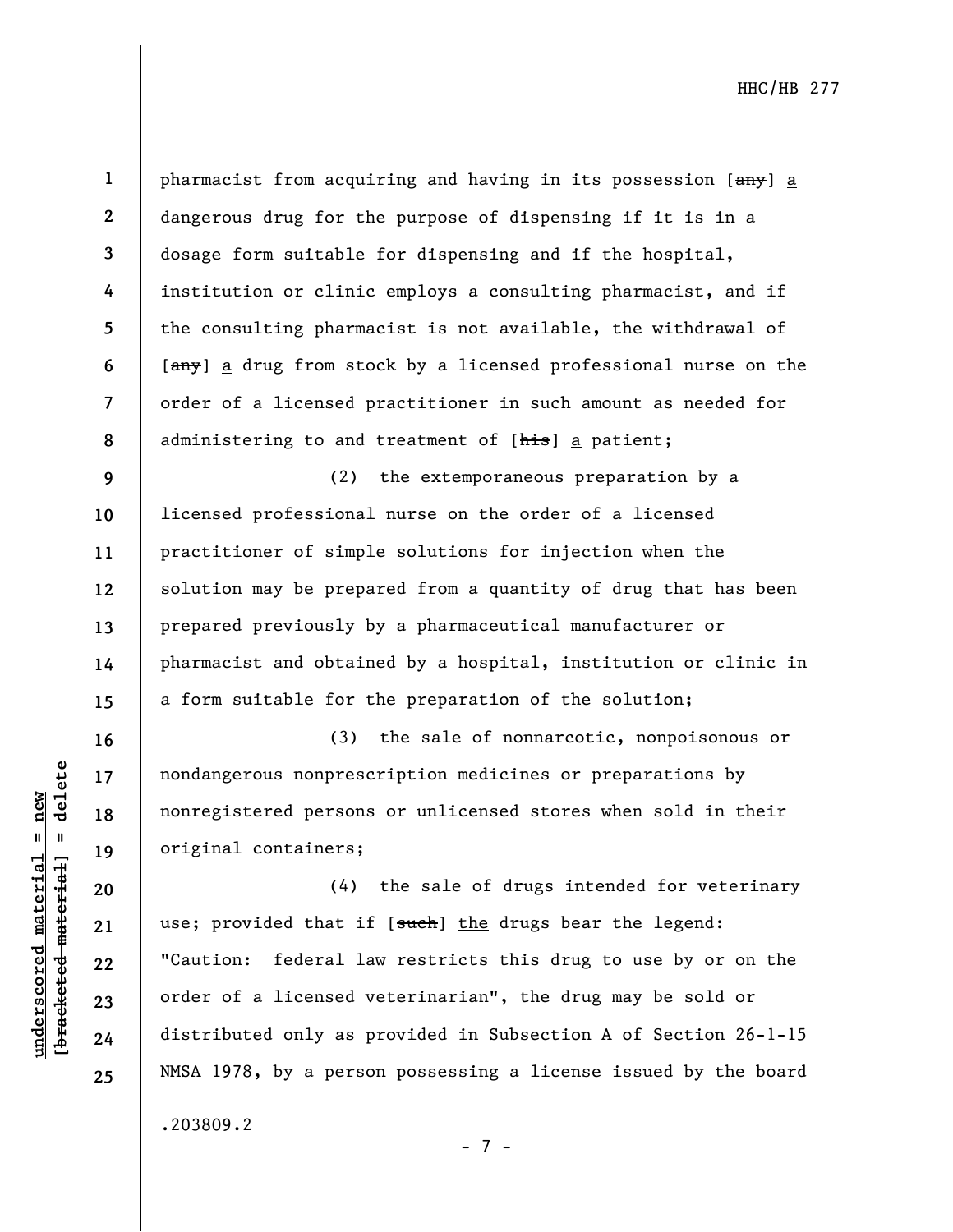| pursuant to Subsection B of Section 61-11-14 NMSA 1978;         |
|-----------------------------------------------------------------|
|                                                                 |
| administration of topical ocular pharmaceutical agents by       |
| licensed optometrists who have been certified by the board of   |
|                                                                 |
|                                                                 |
| administration of oral pharmaceutical agents as authorized in   |
| Subsection A of Section 61-2-10.2 NMSA 1978 by licensed         |
| optometrists who have been certified by the board of optometry  |
|                                                                 |
| pharmacy technicians from providing                             |
|                                                                 |
| a pharmacist from prescribing dangerous                         |
| drug therapy, including vaccines and immunizations, under rules |
| and protocols adopted by the board after approval by the New    |
| Mexico medical board [of medical examiners] and the board of    |
|                                                                 |
| a pharmacist from exercising [his] the                          |
| pharmacist's professional judgment in refilling a prescription  |
| for a prescription drug, unless prohibited by another state or  |
| federal law, without the authorization of the prescribing       |
|                                                                 |
| failure to refill the prescription                              |
| might result in an interruption of a therapeutic regimen or     |
|                                                                 |
|                                                                 |
|                                                                 |

 $\frac{\text{underscored material} = \text{new}}{(\text{bracketed material}) = \text{dev}}$ **[bracketed material] = delete underscored material = new**

- 8 -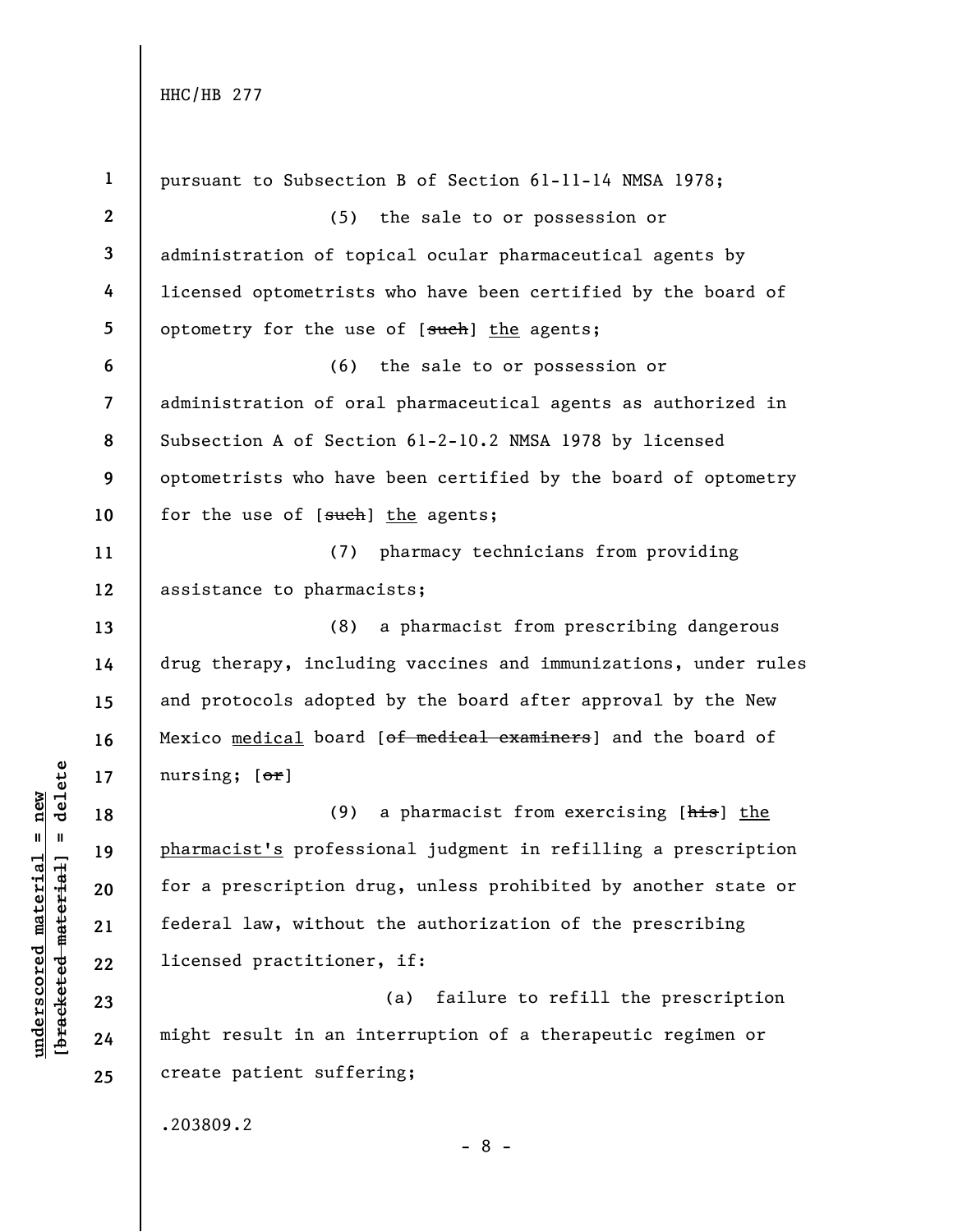| $\mathbf{1}$             | the pharmacist is unable to contact<br>(b)                      |
|--------------------------|-----------------------------------------------------------------|
| $\mathbf{2}$             | the licensed practitioner after reasonable effort;              |
| 3                        | (c) the quantity of prescription drug                           |
| 4                        | dispensed does not exceed a seventy-two-hour supply;            |
| 5                        | (d)<br>the pharmacist informs the patient                       |
| 6                        | or the patient's agent at the time of dispensing that the       |
| $\overline{\phantom{a}}$ | refill is being provided without [such] authorization and that  |
| 8                        | authorization of the licensed practitioner is required for      |
| 9                        | future refills; and                                             |
| 10                       | the pharmacist informs the licensed<br>(e)                      |
| 11                       | practitioner of the emergency refill at the earliest reasonable |
| 12                       | time; or                                                        |
| 13                       | (10) the possession, storage, distribution,                     |
| 14                       | dispensing, administration or prescribing of an opioid          |
| 15                       | antagonist in accordance with the provisions of Section 24-23-1 |
| 16                       | NMSA 1978.                                                      |
| 17                       | All prescriptions requiring the preparation of<br>B.            |
| 18                       | dosage forms or amounts of dangerous drugs not available in the |
| 19                       | stock of a hospital, institution or clinic or a prescription    |
| 20                       | requiring compounding shall be either compounded or dispensed   |
| 21                       | only by a pharmacist."                                          |
| 22                       | SECTION 3. Section 61-11-22 NMSA 1978 (being Laws 1969,         |
| 23                       | Chapter 29, Section 21, as amended) is amended to read:         |
| 24                       | "61-11-22. EXEMPTIONS FROM ACT.--                               |
| 25                       | The Pharmacy Act does not apply to licensed<br>Α.               |
|                          | .203809.2<br>$-9-$                                              |